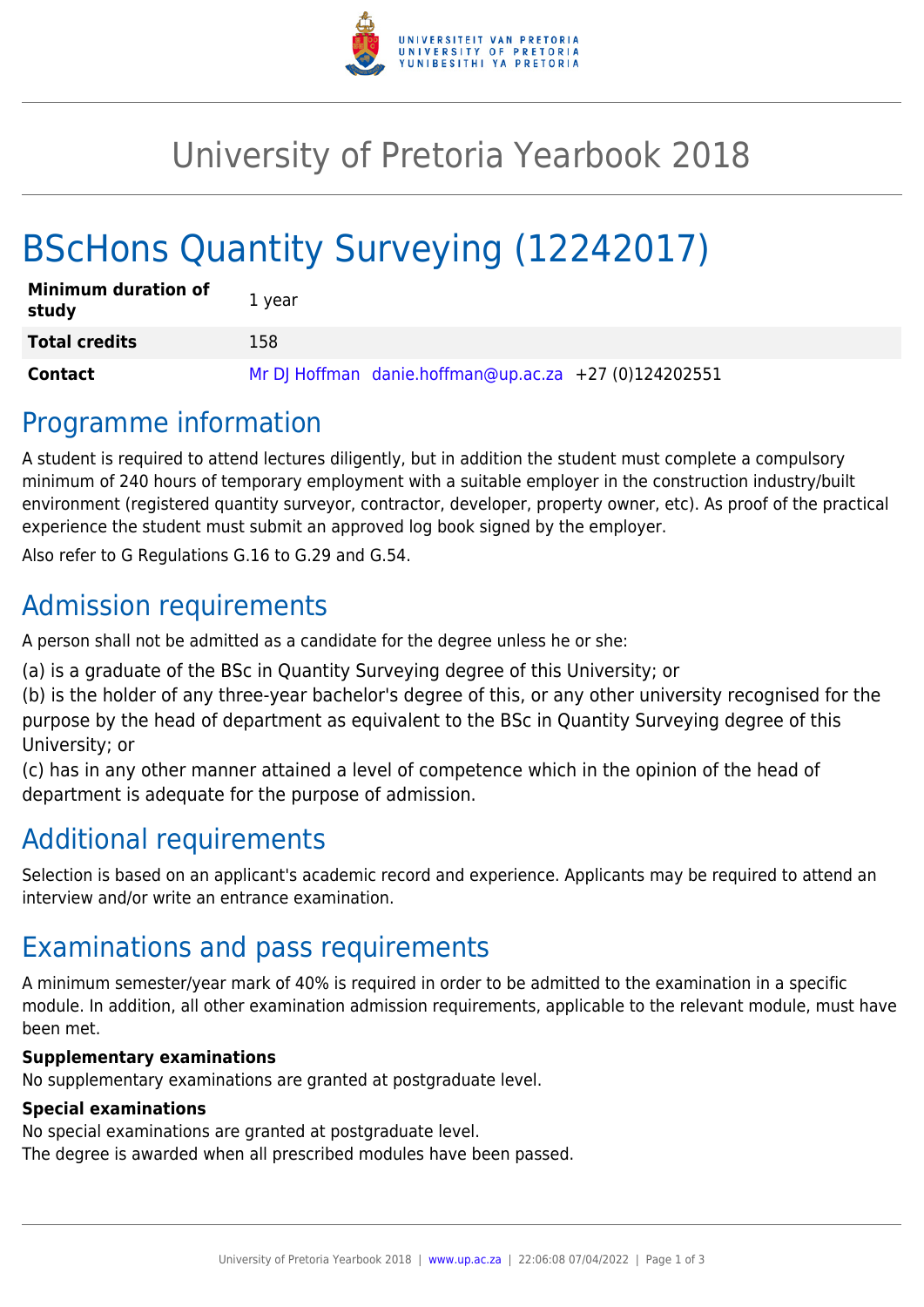

### Pass with distinction

The degree is conferred with distinction if students registered for the degree for the first time, complete the degree within the minimum prescribed time and pass all modules with a weighted average of 75% (excluding POU 700).